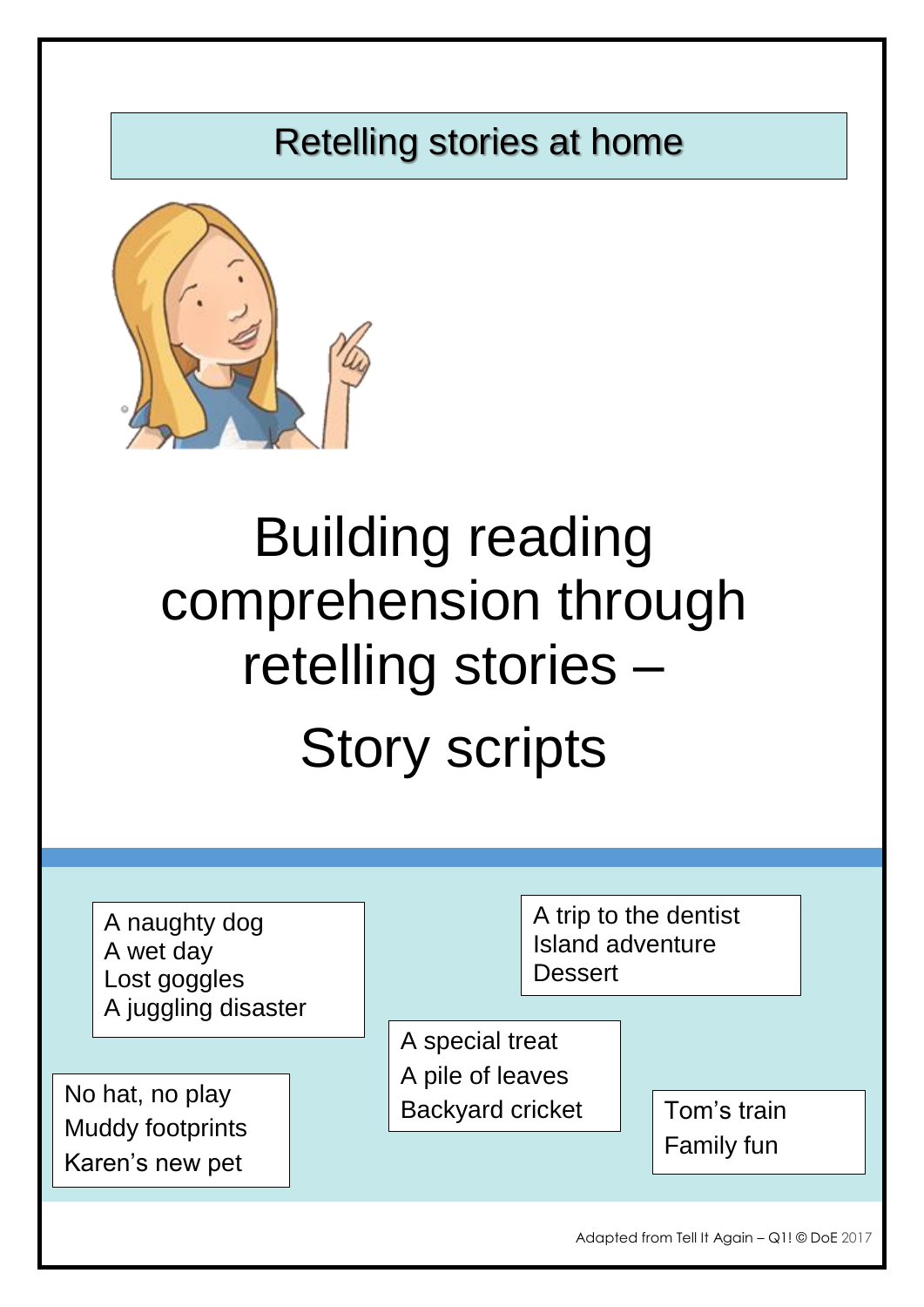## **Story 1 A naughty dog**

#### Picture 1:

One **beautiful** sunny day, Mae, a happy little girl, was playing in the yard with her brand new ball. Her dog quietly sat watching Mae having fun with the ball.

#### Picture 2:

**Suddenly** her dog **snatched** Mae's ball and ran away with it. She chased after her **pesky** dog but he ran faster and faster until she fell over. Mae was **upset** and cried because she couldn't catch that naughty dog.

#### Picture 3:

After a while Mae **decided** that she would get help from her Dad who had come out into the garden when he heard her crying. She **explained** "*The dog has stolen my ball and I can't catch him*".

#### Picture 4:

When Dad caught the dog he took the ball out of his mouth. Mae was happy because she finally had her ball back and **decided** to keep it away from her naughty dog.

### **Story 2 A wet day**

#### Picture 1:

Last Tuesday when Indie went to school she was **excited** because she was going to play skipping with her friends at lunch time.

#### Picture 2:

First thing each morning Indie's class did reading. Indie looked out her classroom window and saw that **huge** black clouds were filling the sky. She was **worried** because she **knew** that they could not do skipping if it was raining.

#### Picture 3:

Indie **thought** about what she could do. At first break she went to her teacher and asked, "*Excuse me, if it rains at lunch time could we do skipping in the hall*?" Her teacher told her that that was an **excellent** idea.

#### Picture 4:

At lunch time Indie and her friends didn't care that it was raining heavily outside because they had lots of fun playing skipping in the hall. Indie was happy that she had planned so well.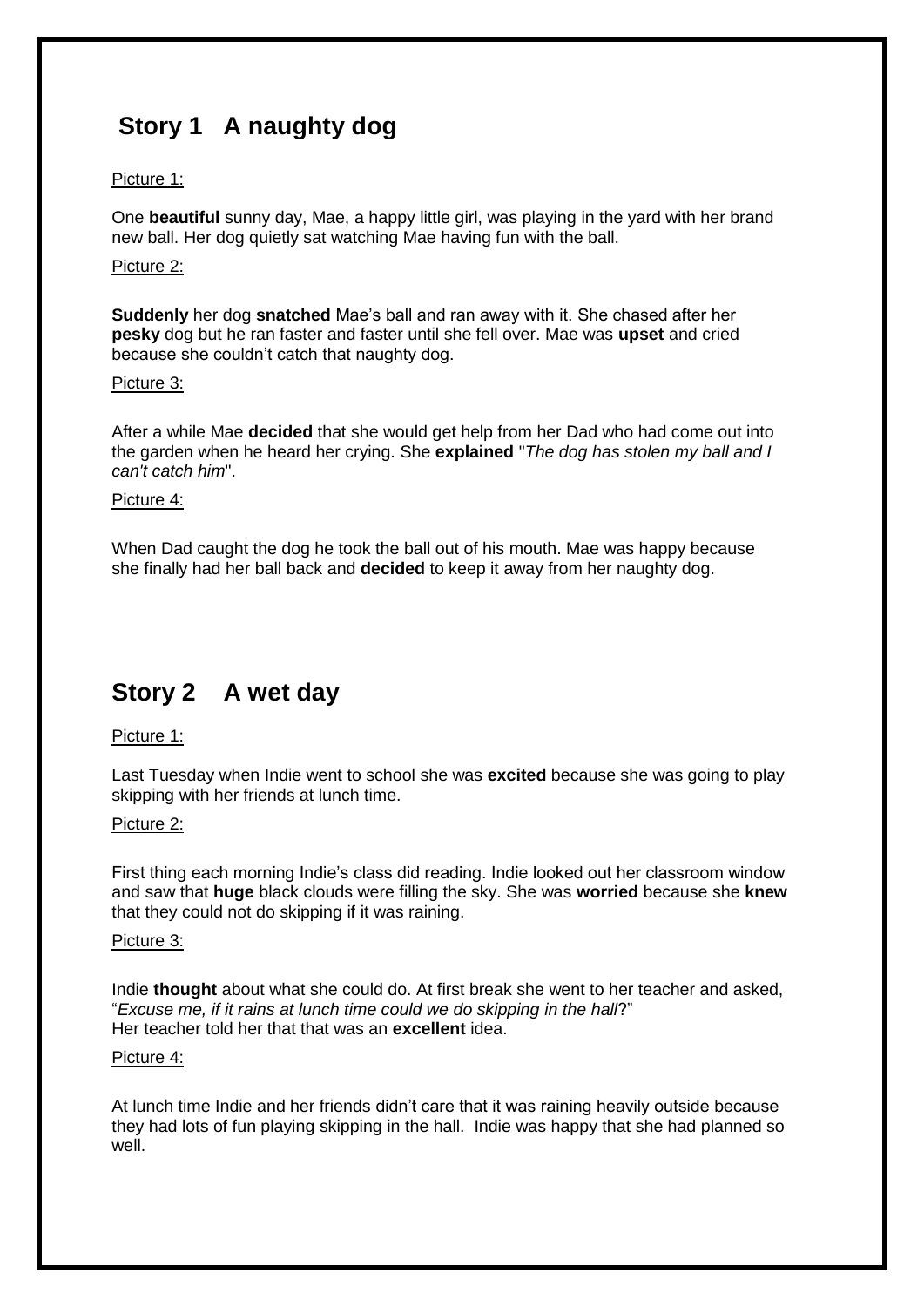## **Story 3 Lost goggles**

#### Picture 1:

Last Friday morning Kim went to the school pool for swimming training which he **enjoyed**.

Picture 2:

When he was ready to dive into the pool Kim **realised** that he did not have his swimming goggles. He **carefully** looked through his swimming bag but he could not find his goggles. He was **worried** because his eyes got red and sore without **protection**.

#### Picture 3:

Kim **thought** his swimming coach might be able to help so he went and **explained,** "*I have lost my swimming goggles"*. The coach, a kind **helpful** lady, had a **spare** pair of goggles and **kindly** gave them to Kim.

#### Picture 4:

After thanking the coach Kim quickly put on the goggles and dived into the pool. Kim was happy that he was able to join in the swimming training. After he had finished swimming he handed the goggles back to his coach.

## **Story 4 A juggling disaster**

#### Picture 1:

During their school holidays Adam and his friend went to the circus. They saw a juggler who threw three plates up into the air at the same time without dropping any of them. "*Even I can do that*" **boasted** Adam.

#### Picture 2:

When he arrived home, Adam went into the kitchen and took out three good plates. He **thought** he could do the trick that he had seen the juggler do at the circus so threw the three plates high up into the air. **Unfortunately** all three plates fell on the floor and broke into pieces.

#### Picture 3:

Adam's mother **dashed** into the kitchen when she heard the **smashing** sound. His mother was **extremely annoyed** when she saw that Adam had broken three of her best plates.

#### Picture 4:

She told him that he had to sweep up the broken plates and then buy new ones.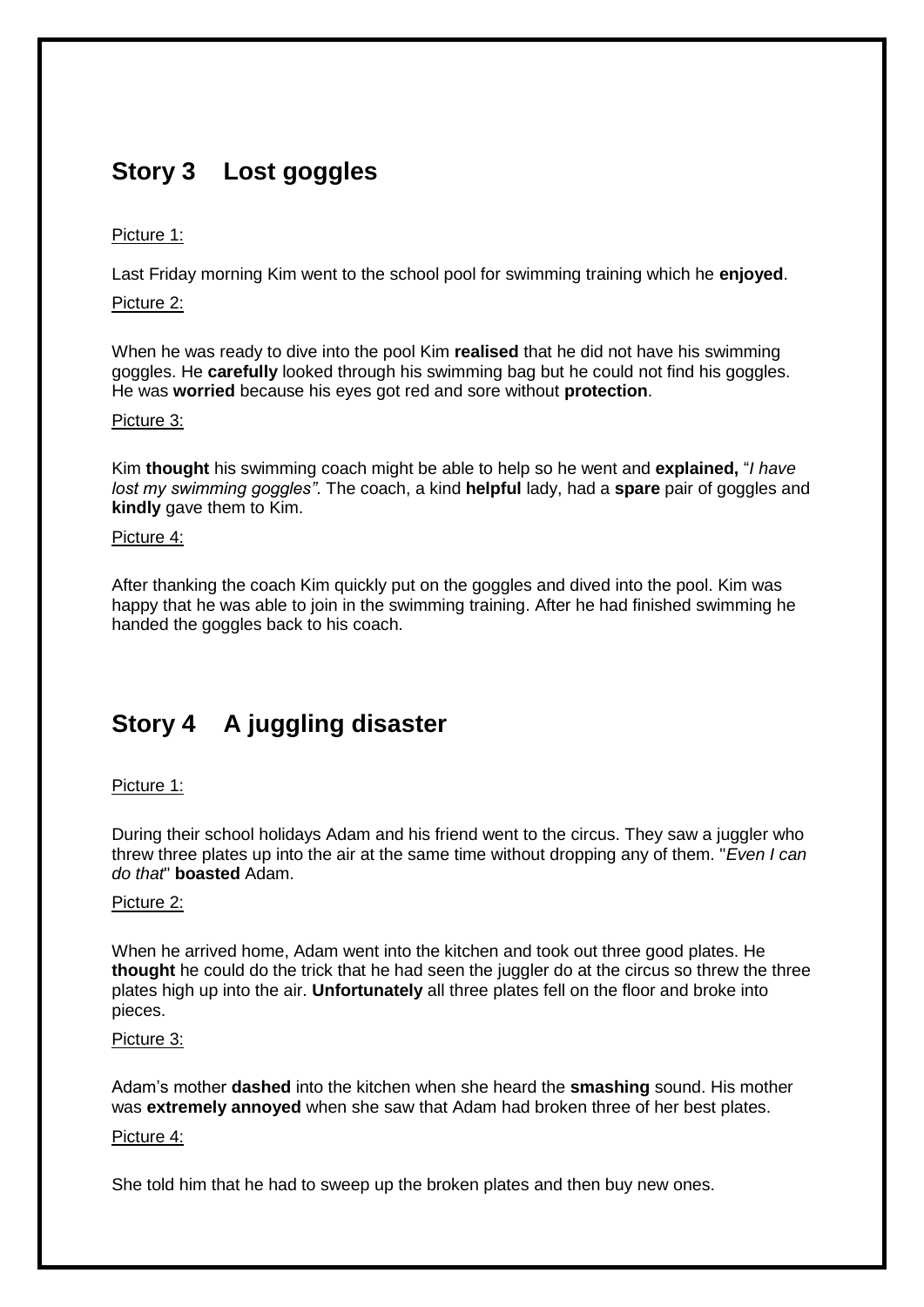## **Story 5 A trip to the dentist**

#### Picture 1:

Kai woke up with a **terrible** toothache last Monday. He looked at his badly **swollen** face in the mirror and **thought** "*I must go to the dentist this afternoon*".

#### Picture 2:

The dentist asked Kai to open his mouth as widely as he could. Then he **examined** the tooth and said, "*I'm afraid I'll have to put a filling in this tooth*". Kai was upset and cried because his mouth was already **throbbing** with pain.

#### Picture 3:

Then the dentist said, "*Kai your tooth will feel better very soon because I have fixed it for you*". As the dentist was talking Kai **realised** that his tooth wasn't hurting very much anymore so he stopped crying.

#### Picture 4:

Kai happily left the dentist's room with a new SuperHero sticker. His tooth felt fine and he was looking forward to showing his **fabulous** new sticker to his friends.

## **Story 6 Island adventure**

#### Picture 1:

Early one morning Lee got into his boat and rowed towards an island not far from the beach. When he reached the island, Lee pulled the boat up on to the beach and lay down in the warm sun. He stayed on the island all day, swimming and looking for shells.

#### Picture 2:

When it started to get cold Lee **decided** that it was time to go home. Lee rowed and rowed but the boat sat **motionless**. He was **puzzled** because he **knew** he was a strong boy.

#### Picture 3:

**Eventually** Lee **decided** to look all around the boat to check what was wrong.

#### Picture 4:

He found a **huge** black rock stuck in front of the boat so Lee quickly moved the boat away from the rock and said to himself, "*Now I can row home*". He was most **relieved** to get home in time for dinner.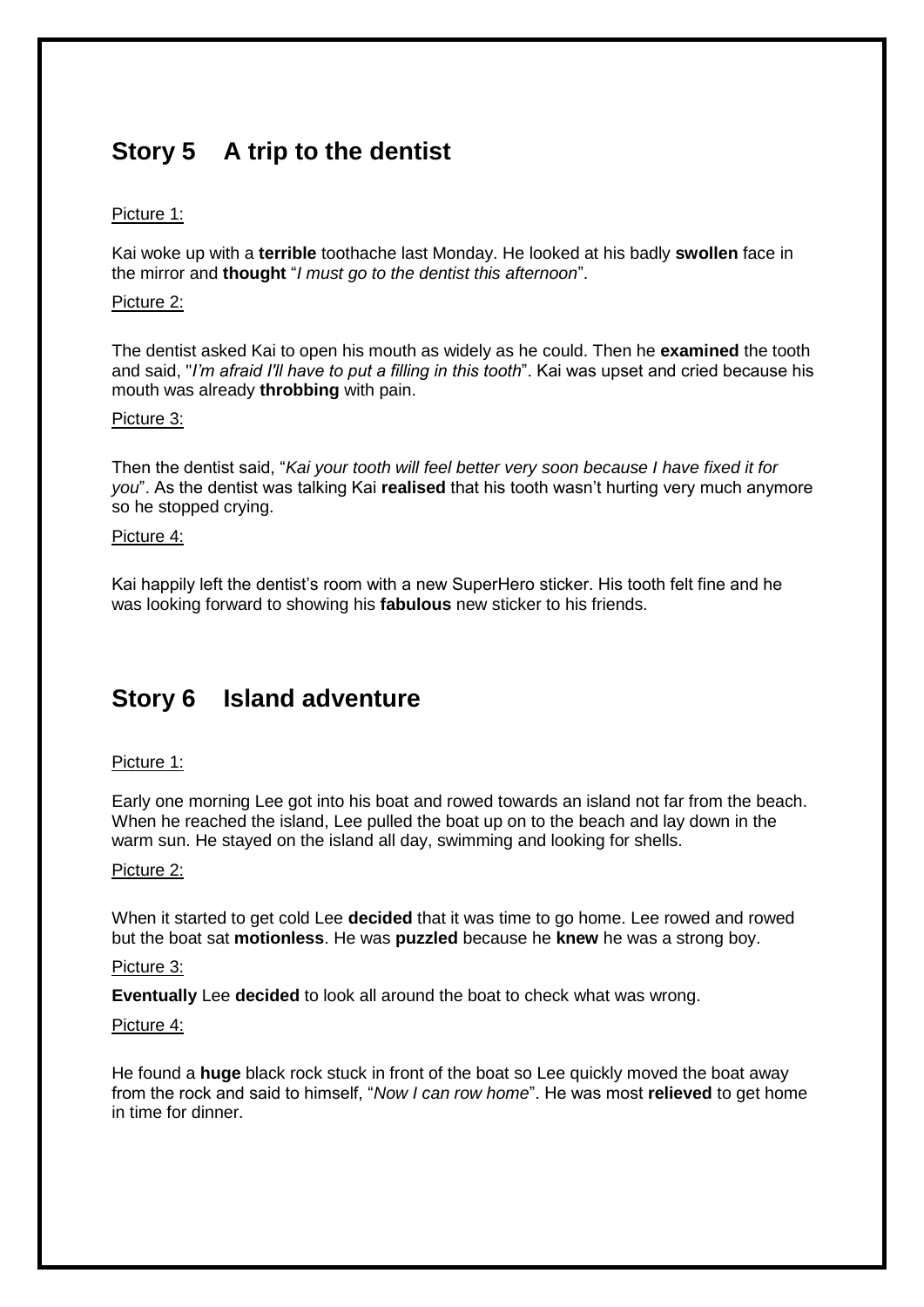## **Story 7 Dessert**

#### Picture 1:

It was Mia's birthday last Monday so her father made her a beautiful dessert of green jelly **decorated** with chocolate frogs.

#### Picture 2:

Mia **carefully** put the green jelly into bowls so she could **share** it with her friends. She looked at her bowl but **realised** that it did not have one of the chocolate frogs. Mia was **disappointed** because she had been looking forward to trying one of the chocolates. Tears began to roll down her face.

#### Picture 3:

When Dad saw that Mia was crying he asked her, "*What's wrong, darling*?" She **explained** about missing out on a chocolate frog.

#### Picture 4:

Dad **remembered** that there were some extra chocolates in the fridge so he quickly got one and placed it in Mia's bowl. When Mia saw the chocolate frog on her jelly she was happy and thanked Dad for such a **delicious** treat.

## **Story 8 A special treat**

#### Picture 1:

Last weekend Daniel's Dad took all of the family out to a restaurant for lunch. He told the children that it was a **special treat** to thank them all for being so well behaved.

#### Picture 2:

Daniel was really **excited** to order a burger but then he saw there were pieces of onion on it. Onion always made Daniel's tummy feel sick so he didn't **know** what to do. Daniel was **disappointed** that he could not eat the burger so just sat staring at it.

#### Picture 3:

Then Daniel turned to his Dad and said, "*Dad, do you remember that onion can make me sick*?" Dad said, "*Just take off the onion and then you can eat the rest of the burger*".

#### Picture 4:

Daniel removed the onion and ate the burger quickly because it was **delicious**. He was happy that he could enjoy Dad's **surprise**.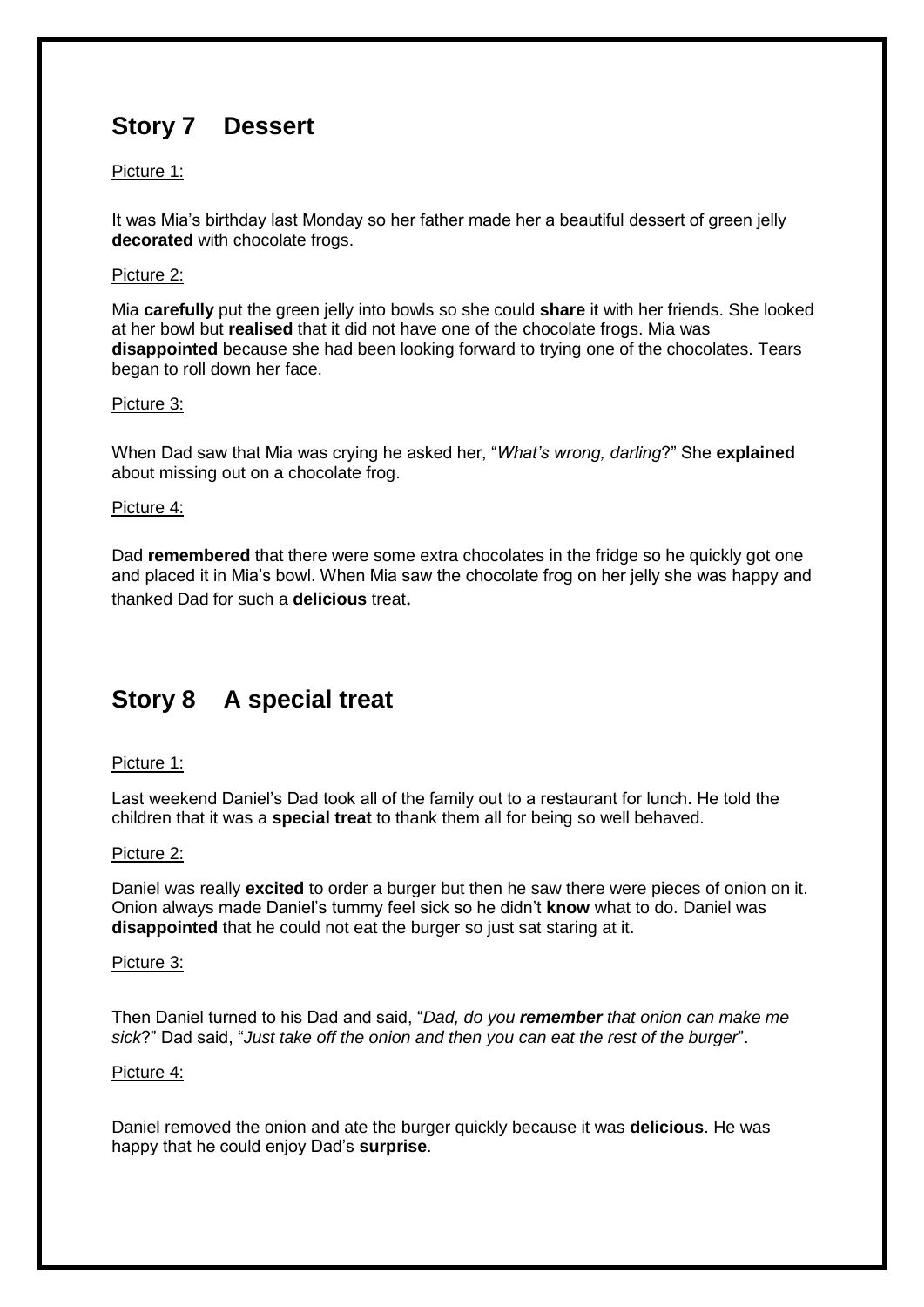## **Story 9 A pile of leaves**

#### **Version A.**

#### Picture 1.

One windy day Dad asked Zoe to rake up the leaves in the yard and put them in a big pile. When Zoe finished raking the leave she looked at the **gigantic** pile. It looked so **soft** that she **decided** to jump into it. "*This is fun*" she said to herself.

#### Picture 2:

**Unfortunately** Zoe had not **noticed** that there was a big sharp rock under the pile of leaves. When she jumped a second time she landed on the rock and hurt her leg. Zoe was **upset** to have landed on the rock.

#### Picture 3:

After a while Zoe looked at her leg and **decided** that it was just a bruise so went to put cold water on it.

#### Picture 4:

When her leg felt better Zoe went back out in the yard to play but stayed away from the leaves and the **dangerous** rock.

## **Story 10 Backyard cricket**

#### Picture 1:

Last Sunday Jada was playing a game of cricket in the back yard with her big brother. Jada **bowled** very fast and hit the wickets behind her brother. The wickets fell over onto the ground.

#### Picture 2:

Jada's brother was an **excellent** cricket player so he was used to being the **best** player in the game. He was **furious** that Jada's ball had got past him so he threw his cricket bat on to the ground in front of him. He was being an **extremely** bad sport.

#### Picture 3:

Jada quietly said "*I don't think I want to play with you anymore if you are going to keep being a bad sport*". After a while her brother replied, "*Sorry, I got upset with myself and I won't do it anymore*".

#### Picture 4:

After her bother **apologised**, Jada happily played another **exciting** game of backyard cricket with him.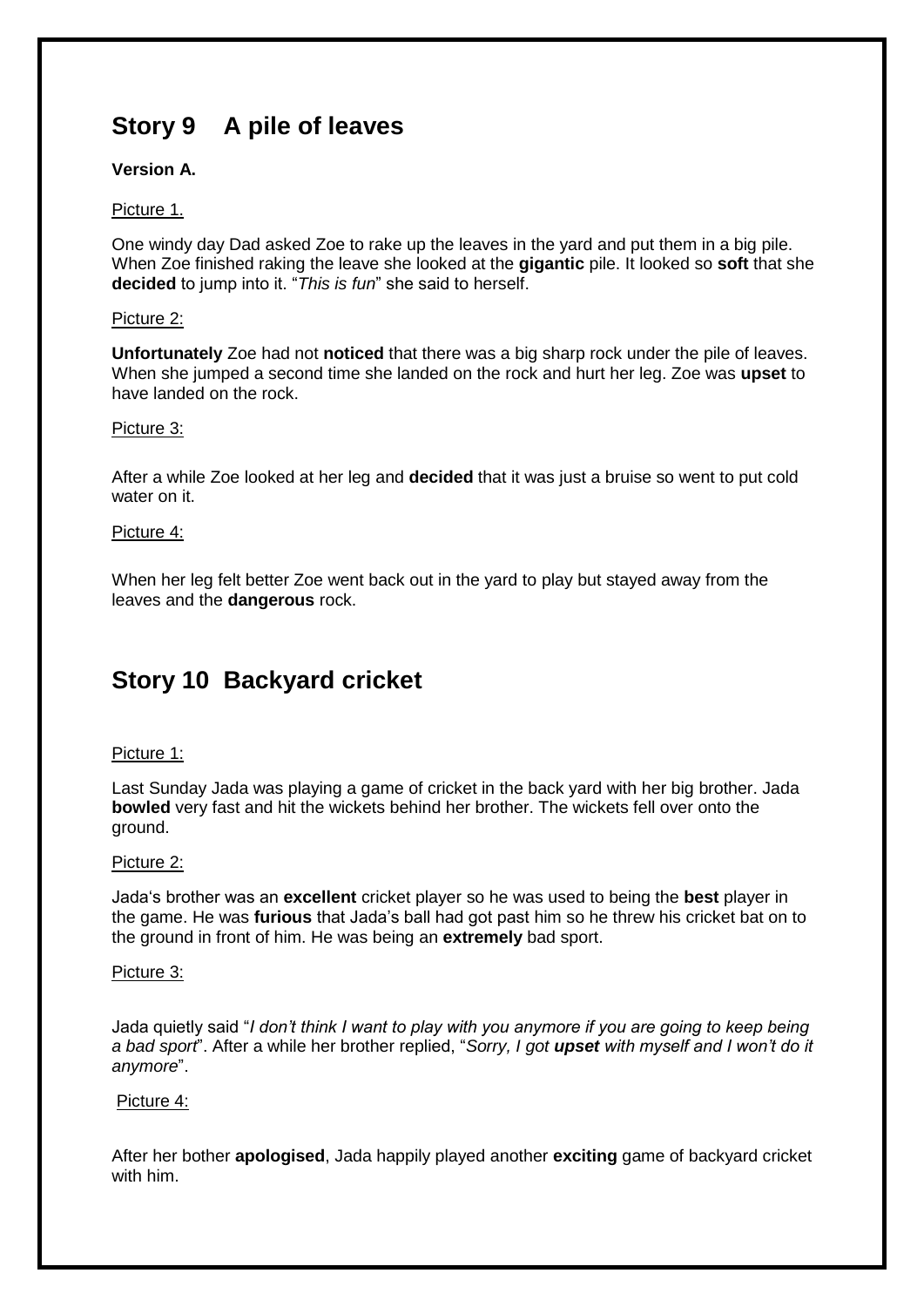## **Story 11 No hat, no play**

#### Picture 1:

One morning, Andrew, a **forgetful** boy, was in his bedroom getting dressed because it was time to go to school.

#### Picture 2:

When he was almost ready, Andrew **realised** that he couldn't find his new school hat anywhere. Andrew was **upset** because he needed to wear his hat if he wanted to play outside at school.

#### Picture 3:

Then Andrew **decided** to ask his mother if she **knew** where his hat was. He **politely** asked his mother, "*Do you know where my new school hat is*?" His mother **replied**, "*Yes, I think you left it on the kitchen table*." After Andrew's mother **reminded** him where his hat was, he quickly put it on.

#### Picture 4:

When Andrew had finished dressing he put on his backpack and went outside ready to go to school. At break times he had fun playing with his friends on the oval.

## **Story 12 muddy footprints**

#### **Version A.**

#### Picture 1:

On Tuesday afternoon when Kate left her school to walk home it had started **pouring** rain. Kate's friend **reminded** her to be most **careful** when walking on the **slippery** paths.

#### Picture 2:

Kate was wearing her **fabulous** new yellow gumboots so she happily splashed through all the puddles on her way home. When she got home she didn't see that her boots left dirty marks all over the kitchen floor. Her mother was most **annoyed** to see the muddy footprints all through the clean kitchen.

#### Picture 3:

She told Kate, "*You need to clean up this dirty mess straight away*". Kate **apologised** for doing the wrong thing. She quickly went to the cupboard and took out the mop before she filled a bucket with water.

#### Picture 4:

After Kate finished cleaning the floor her mother was pleased because she had done an **excellent** job.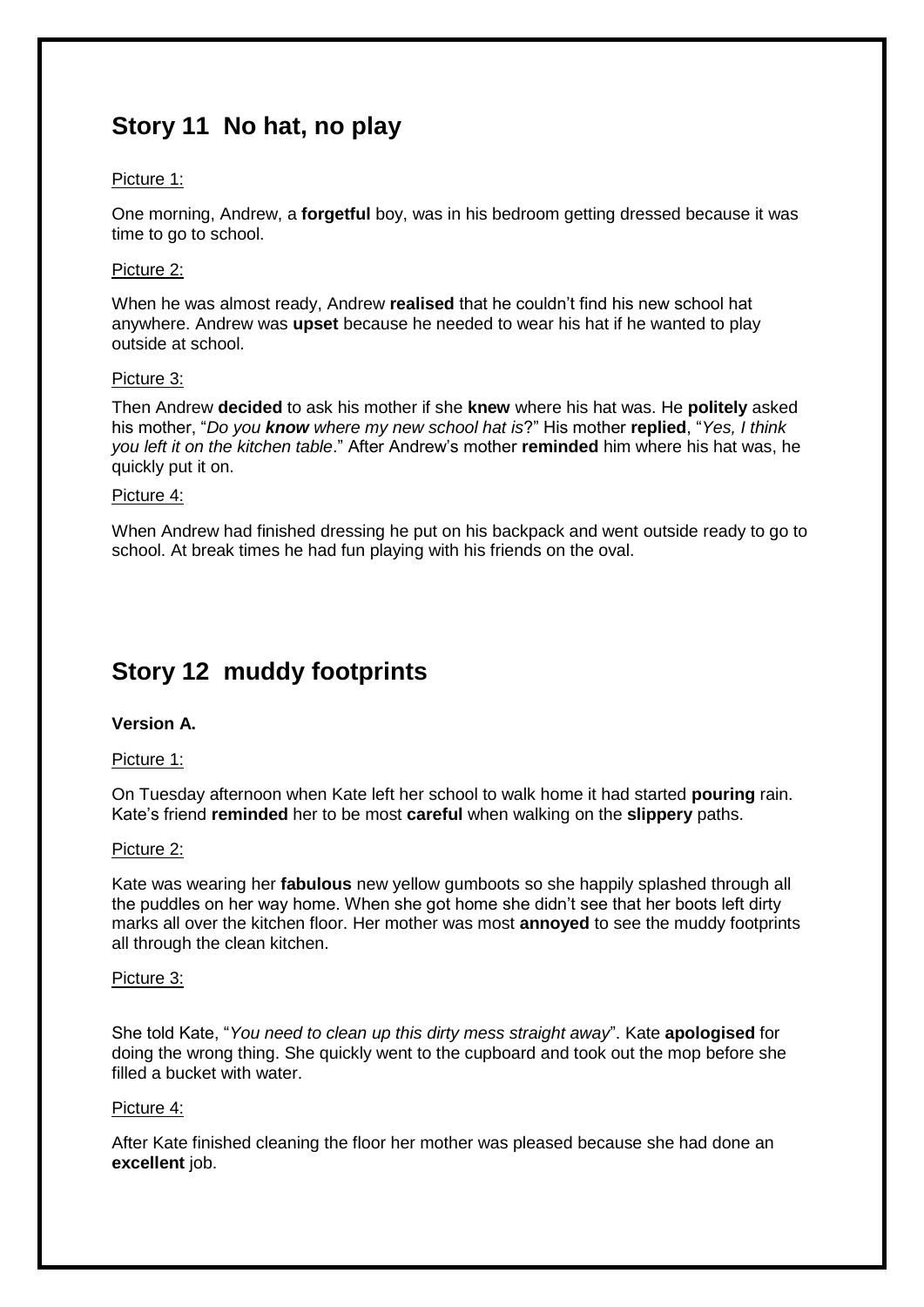## **Story 13 Karen's new pet**

#### Picture 1:

On the weekend Karen went for a walk down near the river. She heard a **strange** noise, then spotted a **huge** lizard sitting on a rock. Karen quickly went into the river and **grabbed** the lizard. Karen was **excited** to have caught the **enormous** reptile because she had always wanted a pet.

#### Picture 2:

When Karen got home she found Mum to show her the lizard and **hopefully** asked, "*Mum can I please keep this cute lizard as a pet*?" Then Mum **crossly** said, "*Karen, I have told you before that I do not want any animals in this house. Take that poor frightened lizard straight back to where you found it*".

#### Picture 3:

So Karen sadly let the lizard go down at the river.

#### Picture 4:

The lizard was happy to escape from the **scary** girl and happily ran back up onto the river bank.

## **Story 14 Tom's train**

#### Picture 1:

Last week Tom was having lots of fun at home playing with his **favourite** train set. First he took the train tracks out of the box and placed them on the floor.

#### Picture 2:

Then Tom started to sort through the carriages. But he **carelessly** dropped the train engine on the floor and one of the front wheels fell off. Tom, who loved his train set, was **horrified** that he had broken it.

#### Picture 3:

Tom couldn't fix it himself so he **decided** to asked Mum for help. Then Mum got out some super glue and **carefully** glued the wheel back into its correct position.

#### Picture 4:

When the glue had dried Mum handed the mended train back to Tom and told him, "*You need to be more careful with your toys*". Tom was **excited** to get back his train and gave Mum an **enormous** hug.